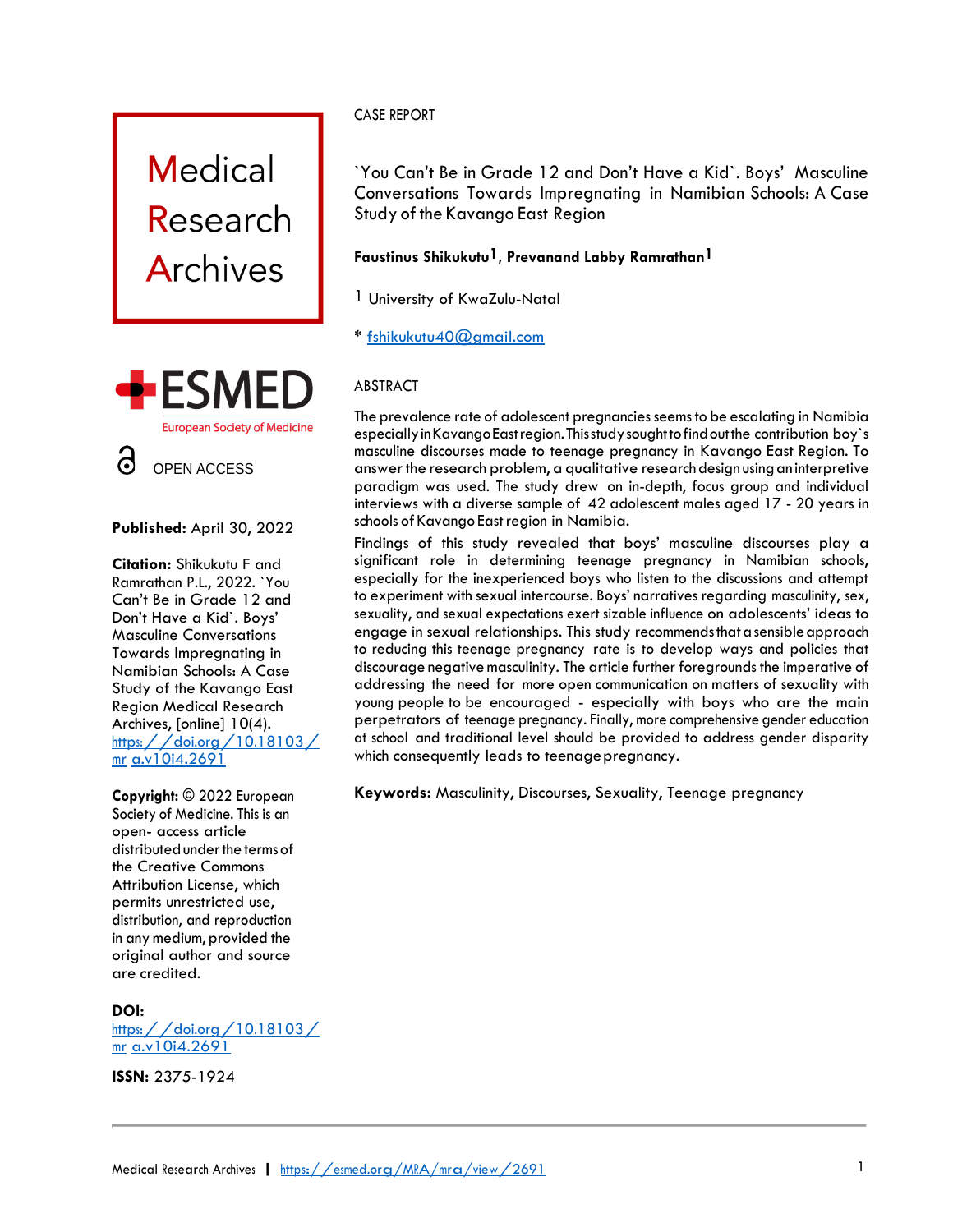## **INTRODUCTION**

The escalating rate of school drop-out, baby dumping and street children are a consequence of unplanned or teenage pregnancies. Several girl children are getting pregnant before they are able to take care of their babies and ready to start a family. There are some consequences associated with adolescent pregnancies chief among them generational poverty if not rectified by any of the generations in the family. There is also a growing concern among stakeholders about these pregnancies as it contributes to the high poverty rate of the region (Kavango East). Thisstudy therefore sought to investigate the role boy`s masculine discourses played in determining teenage pregnancies, with particular attention to schools in Kavango East region ofNamibia.

## **CONTEXTUALISING TEENAGE PREGNANCY WITHIN THE SUB-SAHARANREGION**

According to Odejimi and Bellingham-Young<sup>1</sup> the World Health Organisation (WHO) defined teenage pregnancy as pregnancy in females aged 15-19 years. Mkwananzi2 postulated that teenage or adolescent pregnancy is observed as a serious public health and demographic problem with medical, psychological, social, and demographic implications. In congruence UNESCO3 established that adolescent pregnancy also interrupts young women's schooling, thus endangering their future economic opportunities, including reducing job market opportunities. While Lillian and Mumbango4 argued that an increasing consciousness of social and economicramifications of teenage pregnancy has led to an agreement among researchers, policy makers, and the general public at large that teenage pregnancy and childbearing is a serious social problem. Darroch et.al<sup>5</sup> 2016 as well as UNFPA<sup>6</sup> stated that an estimation of 12 million girls aged 15-19 years and at least 777,000 girls under 15 years give birth annually in developing regions. Darroch et.al<sup>5</sup> further indicated that at least 10 million unplanned pregnancies occur each year among adolescent girls aged 15-19 years in the developing world.

Gunawardena et.al7 highlighted that sub-Saharan Africa of which Namibia is a member, had the highest prevalence of teenage pregnancy in the world. According to UNFPA<sup>6</sup> adolescents in sub-Saharan Africa have one of the highest birth rates compared to adolescents in the other regions of the world, accounting for a significant proportion of the general fertility in several countries within the region. Other studies Molosiwa and Moswela<sup>8</sup>; Nyakubega<sup>9</sup> on teenage pregnancy in the sub-continent found that

individual, demographic, socio-economic and reproductive health factors, and behaviour parameters contributed to teenage pregnancy. In a study recently carried out by Indongo<sup>10</sup> in Namibia, factors such as the use of contraceptives, age at which teenage girl first had sex, education level, and household wealth status played a significant role. Although these studies played a critical role in identifying factors which contributed to teenage pregnancy, boy`s masculine discourses as a possible source of the phenomenon enjoy little attention.

The Parliamentary Commission on Human Resources and Community Development  $11$  in Namibia found that Kavango Eastregionwasoneoftheregionswith the highest teenage pregnancy rate This justifies this study, considering that the majority of these region`s girls are being affected with teenage pregnancies. The biggest challenge is that teenage pregnancy can lead to incomplete education, unemployment and other numerous social challengers justifying the importance of finding out the role boy`s masculine discourses played in determining teenage pregnancy in Namibian schools with particular attention to Kavango East region.

## **Statement of the Problem**

Indongo<sup>10</sup> asserted that despite the measures taken by the Government of Namibia to reduce adolescent pregnancy it remains a major concern for parents, education and other stakeholders as it continues to pose serious public health and demographic challenge. This is in spite of there being so much information on thisissue nationally and globally.Like in most regions of the country the menace continues to trouble schools and communities in Kavango East. The communities in this region still belief that proving one's fertility and sexuality is by having sex and producing children. The report which was compiled by the Parliamentary commission on Human Resources and Community Development<sup>11</sup> showed that 241 pupils fell pregnant within the first term, 148 within the second term, and 156 within the third term, whereas during 2017, there have been 544 cases registered in Kavango East region. While there are several reasons for the high rate of teenage pregnancy, understanding thisissue from a masculine discourse is limited or non-existent in the Namibian context. Hence the role boy`s masculine discourses is needed to understand more deeply the contributory factors in determining teenage pregnancies in Namibian schools, using Kavango East regionas a case study.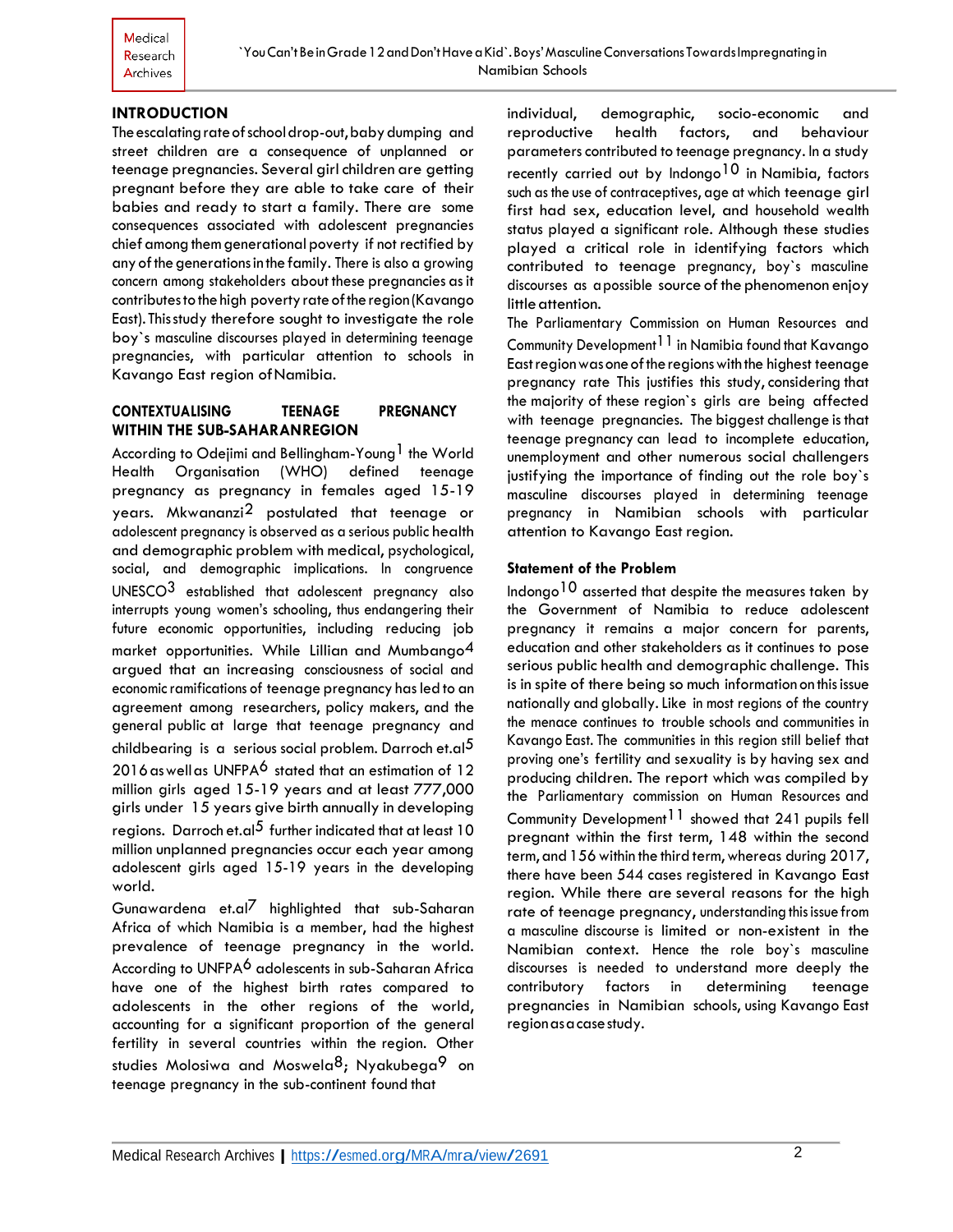Medical Research Archives

## **RESEARCH METHODOLOGY**

The study utilized a qualitative case study research design and was exploratory. It aimed at gaining knowledge and a better understanding of the problem under study. The aim of the study was to explore boy's masculine discourses as determinants of teenage pregnancy in the Kavango East region of Namibian schools.

#### **Research Setting**

The study was conducted in Kavango East Region of Namibia. The population of the study comprised of 42 school going boys. Those adolescent boys came from both rural and urban public secondary schools (Grade 8-12) in Kavango East region of Namibia.

#### **Sampling**

Purposive sampling was used to select participants who took part in the study. A total of 42 schoolboys (six at each school) between the ages 17-20, from grades 11 and 12, were selected purposively at seven schools in the region. Although the study called for those aged 17-20 years and who were in grade 11-12 to participate, only those in grade 12 was included in the study and all of them were aged between 18-20.

#### **Study design**

This study used a qualitative research approach involving the case study method within an interpretive paradigm as suggested by Cohen, Manion and Morrison12 to understand how boys' masculine discourses contribute to teenage pregnancy in Kavango East region ofNamibia.

Sampling occurred in two phases. The first phase included identifying seven schools where the research wasconducted while the second phase involved the identification of participants.Criteria forselecting the schools were based on purpose and not necessarily the teenage pregnancy rate. The focus group interviewwasthe firstmethod used togeneratedata by selecting six (6) learners at each school. The focus group data did not only provide significant information from a larger sample but also served as a sampling tool to identify respondents for individual interviews (one-on-one). Seven (7) boys, one participant from each focus group discussion at each of the seven schools were identified for individual interviews.

#### **Study Limitations**

The study encountered methodological limitations especially in the sample size. The study focused only on boys who were in public schools. However, the number of participants for the study was large enough to ensure a representative distribution of the population and to be considered representative of groups of people to whom results will be generalized or transferred.

#### **Data Analysis**

In-depth focus group and individual (face to face) interviews were recorded, translated into English and typed in Microsoft Word. Content analysis was then utilised to analyse these interviews. The interviews were read several times and frequent themes were identified.Forthe purposes of this study, the analysis focused on boys understanding of masculine discourses.

#### **Ethical consideration**

Ethical approval was obtained from the Research and Ethics Committee of the Humanities of Health Studies, University of KwaZulu-Natal. Permission to conduct the study was obtained from the Regional Education Director, Kavango East Region and school principals. Informed consent was obtained from all participants who were between 17-20 years. Participation was voluntary and participants were informed that they could withdraw fromthestudyatanytimeshouldthey wish to do so. Other considerations such as confidentiality, anonymity, respect and dignity were ensured. Anonymity was ensured through the use of pseudonyms

#### **FINDINGS**

The narratives below present findings from both the focus group and individual interviews as narrated by adolescent boys aged between 17 and 20years from the seven schools where the interviews were conducted. Findings covers masculine discourses as a theme to understand the reasons which inform schoolboys' understanding of masculine discourses, the extent to which masculine discourses have an impact on teenage pregnancy in Namibian schools, what dominates boys' discussions during their free time when they are together and gain insight into masculine discourses which can be addressed to mitigate teenage pregnancy in Namibian schools.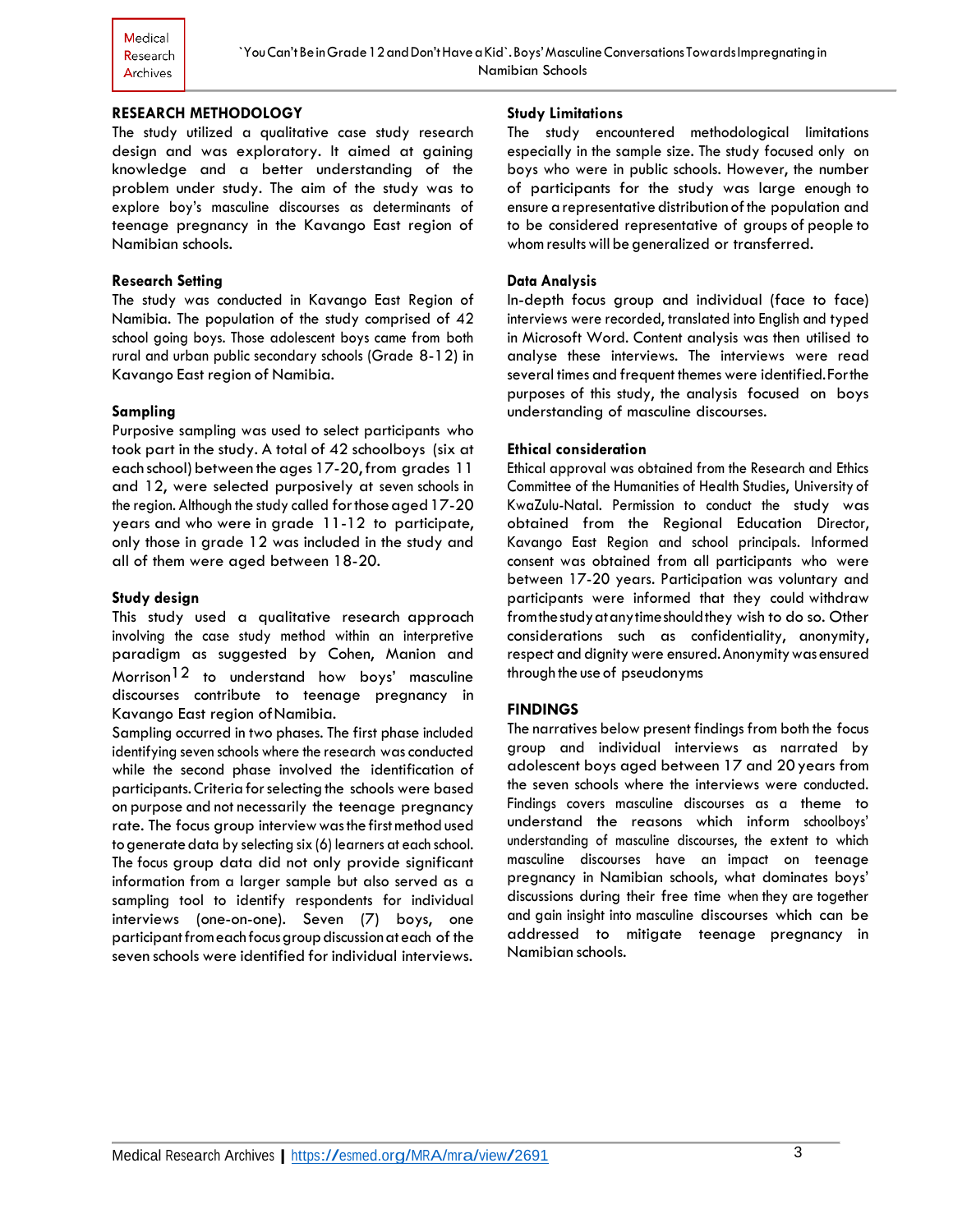## **Community discourse about masculinity**

Answers to the question of 'who isconsidered a man in the community?' appear to rest on the broader questionof 'who is considered a man according to the social and cultural practices in the community.' Amongst thiscohort of boys, community discourses about masculinity included a man being able to have his own family, having a girlfriend and being able to procreate. For example, participants in the focus groupsandindividual interviews regularlyspokeofa 'real' man as virile and heterosexual. This ideal was what they aspired toward; a key indicator that shaped how they regarded themselves as men.

Participants in this study cited community discourses and beliefs of having a family as paramount in influencing its inhabitants in portraying certain characteristics about being a man. The following narratives depict the characteristic responses from the participants of both the focus group and individual interviews. When asked what they thought of who was considered a man in their community one participant has this to say.

"[*T]hatfor a boy to be called aman in the community at least you must be doing something and you happen to be someone's father" (*Alsina, Ntjuve SS).

Some of the community discourses or beliefs about manhood pressurises boys to procreate to qualify as real men, as indicated below by the participants in the focus group.

Kamndoxiedo said, "[*Y]aa (Yes), it is true because sometimes friends also they, they have and you don't have then they will start talking like, no, unless you will never have a child in your life because like at the age of 18 up there you must prove that you also can have a kid or not* (Ntjuve SS, FG2, 25/07/2018)*.* Ulox at the same school during the discussion contributed by saying *"is like according to the tradition especially the Nyembas, some Nyembas believe a person like in my casewho is a first born Imust be the first one to have a kid before my young siblings. That also because it will not be good for a younger sister to have a first born than you. It shows like you are not showing respect to the elders*(Ntjuve SS, FG2, 25/07/2018)*.*Continuing with his contribution, Kamndoxiedo went on to say "[*T]here is a belief that I know that sometimes I remember one guy he was sleeping (sharing bed) with his youngbrotherwhen hewoke up the young brother's manhood was erected then he told his young brother thatmy brother, aah,thatisasign thatitistime foryou to have a girl if you always be sleeping like that there is something that will happen to you. You need to have a girlso that you remove those things (referring to*

*sperms) inside. That is also a belief that when you see a boy starting to have an erection, he needsto have a child,people will start encouraging him or her to have a child* (Ntjuve SS, FG2, 25/07/2018)*.*

Participants in this study reported that they experience pressure to conform to the discourses in the community for fear of not being considered real menor being respected. Through their discourses, it seemed that both elders and peers alike reproduced and reinforced discourses that potentially predispose boys since they were 'expected' to have girlfriends and have sex (sometimes leading to pregnancy).

#### **Boy`s discourse about masculinity**

Boy's discourses about masculinity were influenced by different factors, stemming from peers, the ability that one has transitioned from boyhood to manhood, natural drive, and competition. Participants of this study indicated that the pressure to prove that they are able to propose an intimate relationship with a girl in order to prove their manhood, forced many boys to have a girlfriend.

"[*B]ecause one is forced when you don't have a girlfriend especially at school and they know you don't haveagirlfriend especially if you are in grade 12 it will not look good but when you decide to propose a girl and those girls at school know that you don't have a girlfriend they will say he wants to start learning with me. That is a big thing. Maybe what one can do at least to have proposed a girl and when you propose someone else they can say he is also having a girl in order for them to know that you proposed someone before and even if you are going to leave her they will know you slept with her. If for the whole year while in grade 12 you do not have a girlfriend while those in grade 8 have, it becomes a shame and it is not good"*(Payet, Njiiru SS)*.*

During the individual interviews, participants indicated that boys' masculine identity was also shaped by their families at home especially grandfathers and uncles. They said their grandfathers or uncles taught them what a boy should do when looking for a girlfriend. Breeze said, "[*H]ow boys are brought up normally at home who educate boys are the grandfather when they see that a boy is old they teach him that if you want a girl youmust look at her behavior not thosewho drinks and go to people's houses without permission. If you are serious with her, you must inform us to speak to her parents"* (MashwaSS).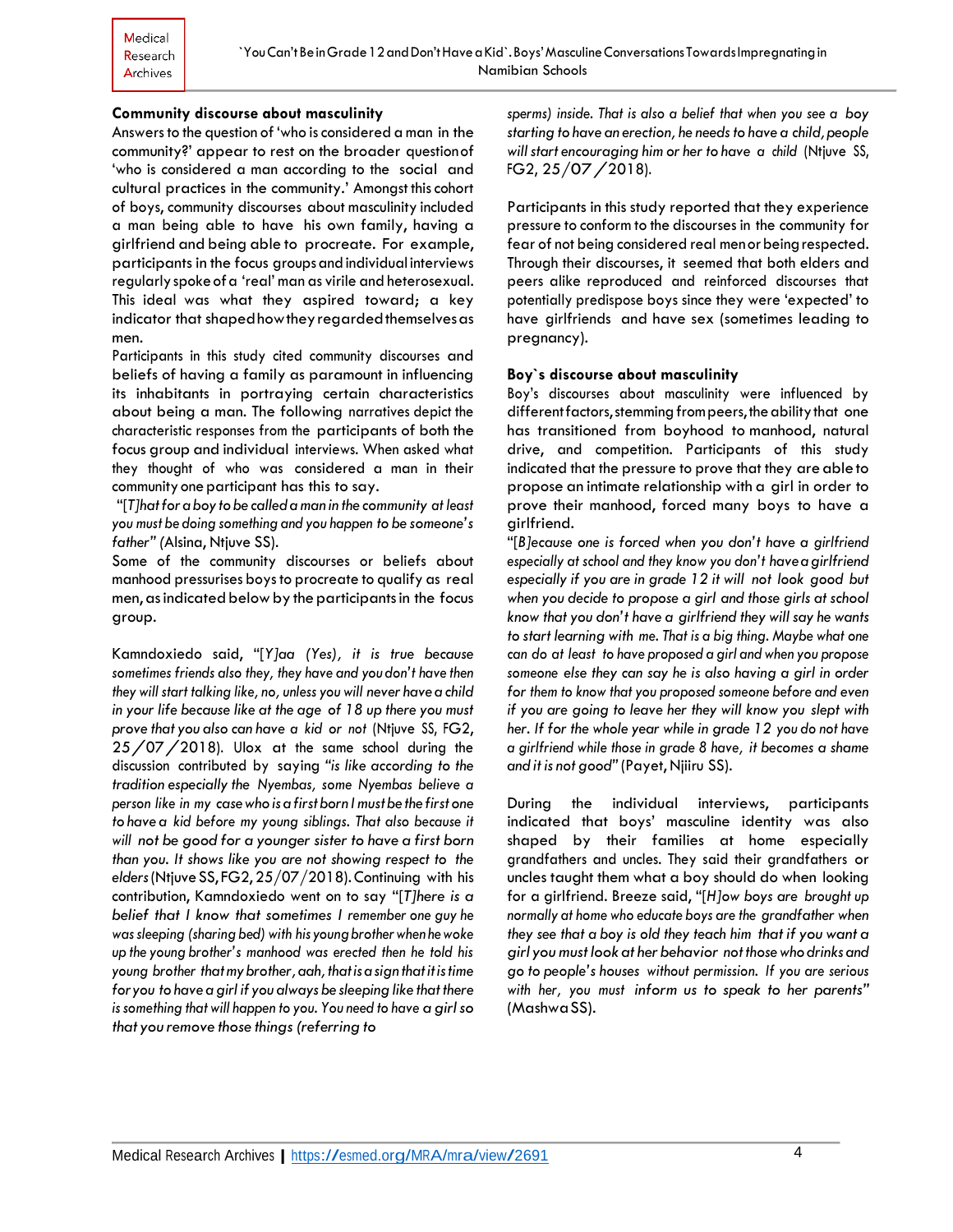Boys in this study believed that their masculine identity was mostly transmitted through generations (by their grandfathers or uncles, but not their fathers). The nature of influence is also dependent upon exposure within the home environment. Some variations were noted in the urban/rural divide, while some variations were noted in immediate family (e.g., boys brought up by single mother). Through these generational beliefs, it seemed that boys in this community reproduced and reinforced norms that potentially impacted on teenage pregnancy.

## **Impact of boy`s masculine discourses on teenage pregnancy**

The participants of this study in both the focus group and individual (face-to-face) interviews unanimously agreed that boys' masculine discourses had an impact on teenage pregnancy. One respondent stated: *"Yes, toomuch,letme say when boys are discussing one can come up and say that girl, I want to impregnate her so that I will get a chance to propose another one because the one he has is not giving time to propose others. Through impregnating her she will be on leave which will give him time/chance to propose other girls"* (Alsina, Ntjuve SS)*.*

When asked whether boys' masculine discourses had an impact on teenage pregnancy, participants responded as stated below.

*"Very much, highly because nowadays you giving into peer pressure that's it, when you might, are together then one friend will just start talking about it, when he start talking about sex, then starting it in a group and one of them will say, aah, no, "ame simpe kapi nayirugana"(I never did it) andthe otherwillsay, öve onodiva asi yinke ono kumesa"(you, do you know what you are missing?), "kaze tupu okayiheteke ove"(just go and try it), "ghutovara" (it is nice) and when he goes and does it he forgets about using protection, some guys will tell him, bra, just go and do it without protection, itis even nxaa(nice),maan, you even feel better than using a condom, it will be nice and all that because that talk it is where the sex desire of boys start, eish, my friendssay that let me go and try it, maan, let me go this and go try it because when boys talk, we nowadays talk about having kids, nowadays you talk likehavingkids,itisjustlikeevenyoucanget16years old boys having kids, 15 years old girls having kids all this, this are all just boys do,we justwant to have fun and enjoy the whole way"*(Big Nax, Mbahe SS).

It would seem therefore, that the masculine discourses of this cohort of boys was shaped by a dominant community discourse. They positioned themselves to fit within the classification of real men by identifying particular dispositions, beliefs, and practices that they reported distinguished them from the ordinary boys 'other'. They also distinguished 'real men' from those men who acted outside the community discourse. Boys were 'expected' to prove they were 'real men' by adhering to or complying with dominant community practices. It was clear in the focus and individual interviews that participants experienced social pressure from peers and other significant members (parentsand elders) in the community to live up to the 'ideal' of being a 'real man'. These practices sometimes put them at risk of impregnating.

## **Boys` dominant discourses when in groups**

The cohorts in this study agreed that what dominates their discussions during their free time, when they are in groups, is mostly girls. This is confirmed bytheir input below.

"Yaa *(yes), I would say when it comes to the gender of boys that is obvious, when boys are together the most interesting thing, they can talk about is girls because it is, it is natural in our minds even girls they mostly talk about boys. So, we boys when we are together we mostly talk about girls"* (Ricky, Maguni SS).

"*Yaa (Yes), when boys, three or five of them are together, the discussion which normally take place is mostly about girls, one brings up about a girl he likes andhowtogo aboutit, heasksadvice fromotherson whattodotoget heras agirlfriend,mostlythatiswhat boys discuss* (Alsina, Ntjuve SS).

From this engagement, it seems that when boys are together, they gravitate their conversation towards girls. This gravitation seems like a natural transition, even though they may begin conversations on other matters, the topic about girls continued to pop up as the nextsection looksat what boystalked about girls.

## **What boys discuss about girls when in groups**

One of the intriguing topics which dominate boys' conversationswhen they are together is girls.When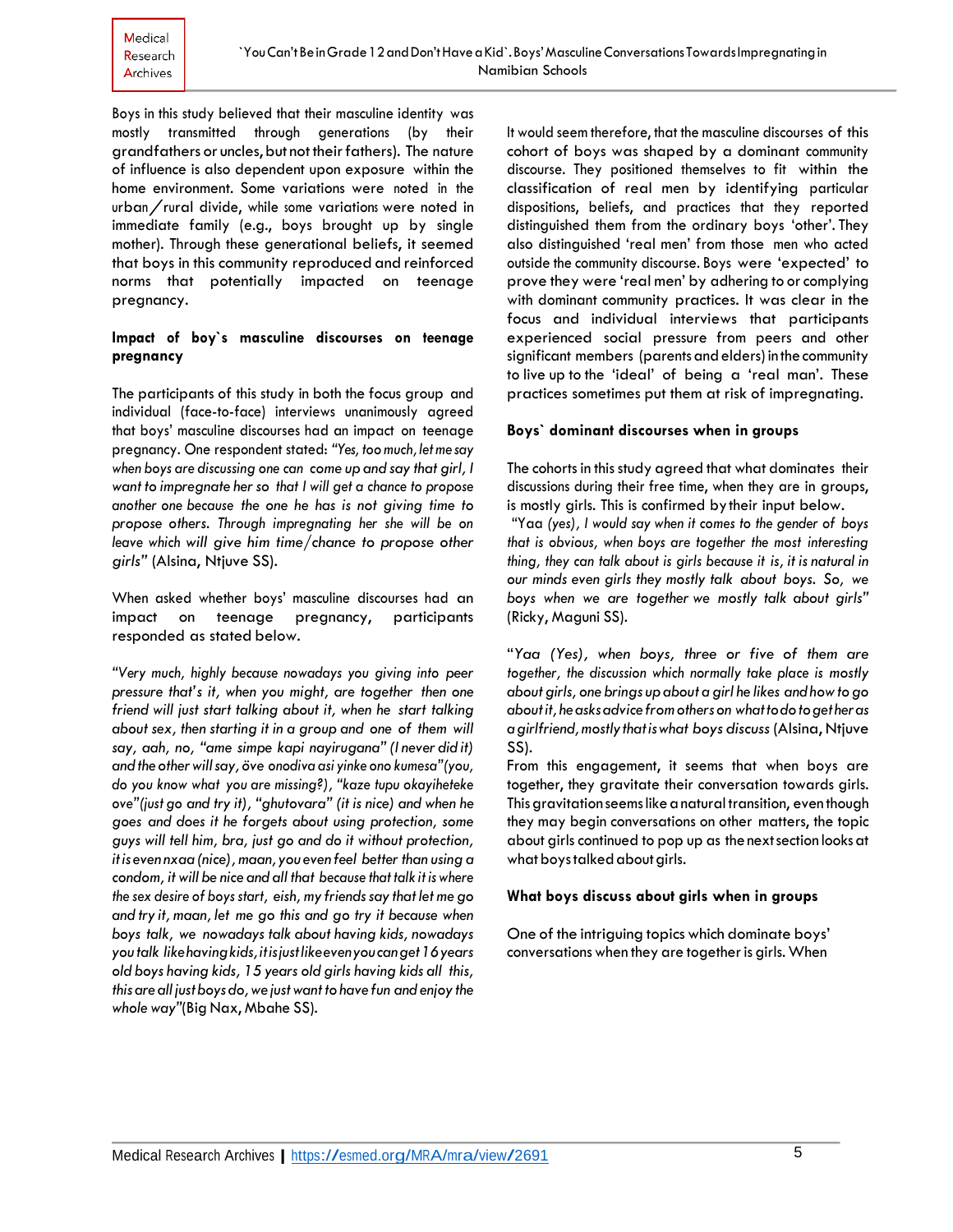participants of this study, during the individual interviews, were asked what formed part of their discussion about girls.

*Yaa (Yes), those things are not missed by boys, boys mostly that's their important discussion when they discuss aboutgirls.You willfind others discussingthatwhen you are with your girlfriend maybe what otherscallrounds, howmany rounds do you dowith her. Also, there those who discuss how they feel when sleeping (having sex) with a girl, they do not like using a condom because it does not feel like having sex with a girl. That is what they say according to what I hear. If he uses a condom it does notreally feelthat he is havingsexwith thegirl unless it is flesh to flesh than he can feel he is sleeping with a girl*" (Sadio, Njiiru SS).

Boasting about sexual encounters and experiences influenced some boys to experiment with sexual intercourse or propose intimate relationships to girls, as participants stated below.

"*[B]ecause us boys if we are four, we discuss about that maybe last Friday itwentwelltosleepwithagirlwhen I meet my best friends, I will tell them, eish, that girl is normal (meaning good), she is good. Sometimes when I am telling them two of them do not have an interest in girls or of proposing. Maybe they are only interested in their schoolwork but when they hear what I am telling, now, I am feeling well, I enjoyed it adding some enticing things that will let them to get ideas. Maybe one is a virgin but because of what you are telling them it will makehimtobelievethatifitistruemaybeitisgood because things one does not know and you hear it will alsomake you to try it.When you try it youmight over do it while your friend knows how to control himself ending up in trouble of impregnating"* (Payet, Njiiru SS).

When participants of this study in the first focus group were asked how the discussion about girls influenced them to engage in sexual relationships this is what they had to say:

*"Ifamnot havingagirlIbe joiningagroup,when they discuss about girls, I will learn from that which will lead metopropose a girl and at the end of the day have sex with her. Another way again is this stories that we normally used to hear also make usto lose control of ourselves because sometimes if I don't know how to date agirl,when Igotothegirlmaybe she doesn't likeme andattheendIwillmakesurebecausewenormallyuse to discuss and finally, I will make sure to have sex with her becauseofthediscussions*"(KB,NjiiruSS).

"*When boys are having discussions like if there is another boy who does not have a girlfriend, every time otherswilltryto talkaboutgirlshebringsupadifferent topic, hewillbe teased andtold,aah,lookat you, you areavirgin,theywillputacoal between your buttocks when you will be buried. Now, at night when he goes to sleep, he will also feel bad and think about it. Those things they talked about me what is wrong if I also find agirlwhichmight be better*"(Thuso,Njiiru SS).

Drawing from the above excerpts it seems that when boys are together, they talk about a range of things associated with girls, from gaining their attention to having sex and describing their experiences, to encouraging others in the group about having a girlfriend and engaging in sexual activities and what happens when a boy does not have a girlfriend after being enticed or enlightened through others' sexual experiences.

#### **Boys` discourses and risky sexual activities**

It emerged during focus group discussions that the discussions boys had about girls or sex influenced themto engage in risky sexual activities, as the quotes below reflect:

"*Whenwearewith friendswholike nevertastedsex, wetease them by telling them also to try. We tell them like, why being like that while you are completing grade 12, you are missing good things. Sometimes we can discuss about, I remember when we were in grade 10, our teacher asked, the sexual pleasure during intercourse, is it felt before or after ejaculation? The other boy who is a virgin just answered after the ejaculationbutotherboysinthe classtoldhim, no,it is not like that, thatshowed hewas an amateur or virgin from that day he was used to be teased by others, you don't know girls. Sometimes they called girls for him to propose but he did not know how to propose. They continued to bring girls to him until he was able to propose. Yes, the discussion boys have about girls influence them to engage in risky sexual activities*" (Payet, Njiiru SS, FG1, 21/06/2018).

*"Yaa (Yes), let's say that people try to do things to fit into their peers once you hear everybody saying I have a girl,we do this and that and that, that's how it feels, ofcourse youwill bemoved to do that. I have to do it also so that I can fit, I mean, imagine that your friend istalkingaboutagirlandyou arequiet, you don't have anything to, it willmake you decide letme get agirlso*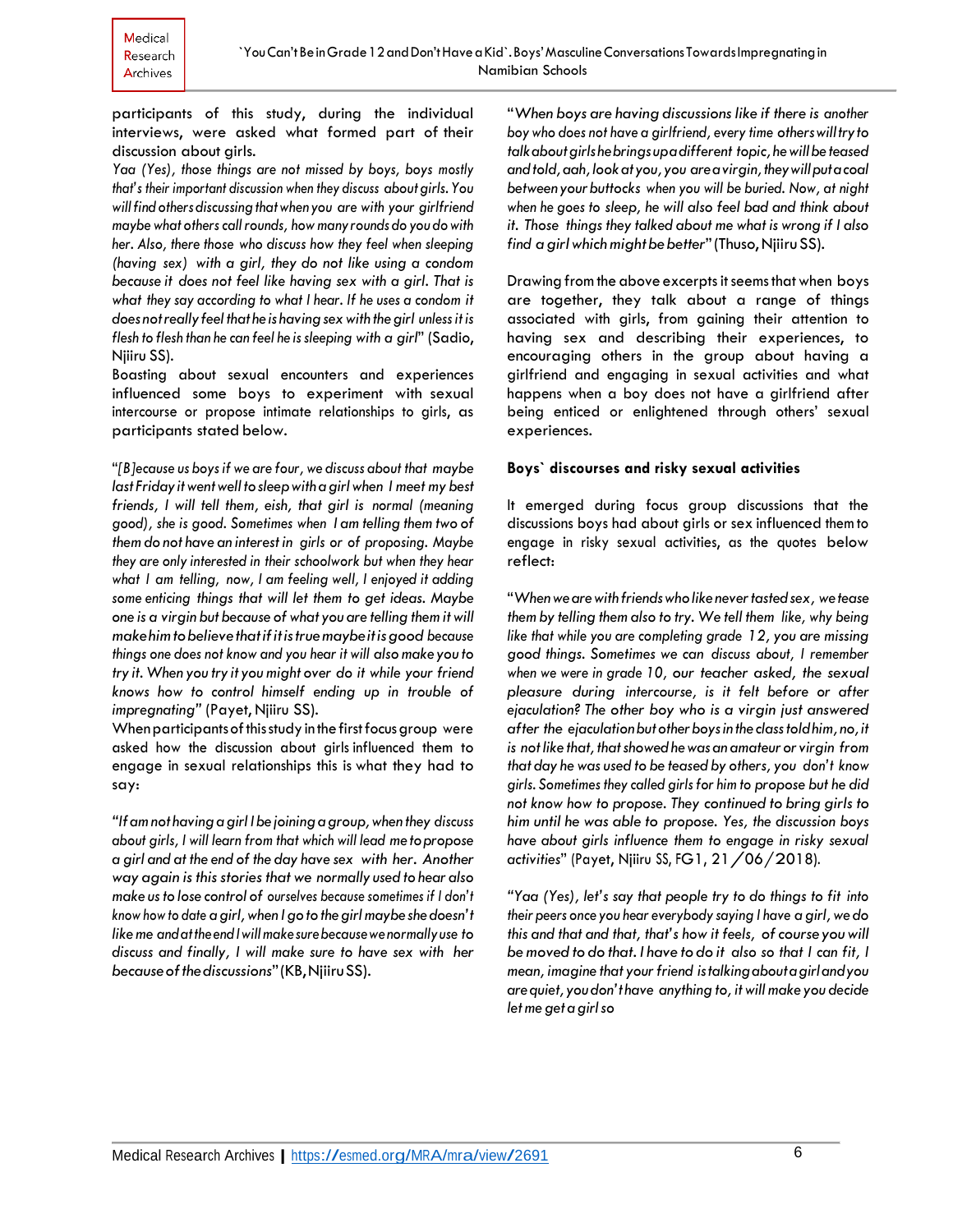*that when they talk Ican also talk. I must also have a girland when we are going, I will also have a girlso that I will be equal"* (Jay, Maguni SS, FG1, 23/06/2018).

According to Seun at Ntjivi Secondary school, the cultural belief that those without kids, when buried and a coal is placed in the anus, are put at risk of impregnating. He remarked that, "*Sometimes maybe others have kids and I don't have they might say when I die and be buried theymight put a coal between my buttocks. Things like that motivate you to get <sup>a</sup> kid* (FG1, 23/06/2018).

Keeping up with the conversations and cultural fear are amongst some of the fears young boys are fed through group conversations and discussions. These fears have the potential to influence risky sexual behaviours amongst the young boys, especially those that do not have girlfriends or sexual intercourse with girls.

The data also revealed that the social constructions of gender and sexuality in this community give particular meaning to being male or female, and boy's masculine discourses were shaped by both the personal and institutional orderings of gender and that overlaps and intersects with the ways in which sexual relations and identities are organised by the community.

The findings above provide one level of evidence of the social practices that boys experience pressure to conform to dominant masculine norms assigned by different sectors of the community (such as parents, peers and other members of the community). To qualify as man or prove one's masculine prowess, a man needs to produce children, own material possessions and have multiple partners.

## **DISCUSSION**

## **Boy`s understanding of masculine discourses**

The narratives of participants in this study indicated that the discourses of boys were not only gendered but also framed in a normative, heterosexual discourse portrayed by the community. They reported thatcommunity discourses were amongst the enduring structures shaping boys' masculine discourses and perspectives on 'being a man'. Prime amongst these were discourses that encouraged boys or men to prove their manhood and being 'real men' by engaging in sex. This study also revealed that key in the case of boys in this study, was the needtocomply with social expectations from the community or peers

to have a family and children as a dominant marker of their masculine identity. In this community, failure to comply with the expectation leads to someone being labelled as weak or impotent. The revelation is consistent with Connell and Messerschmidt's13 statement which pointed out that men who do not meet certain masculine ideals based on their specific social context can incur social disapproval, social ostracism, and/or violence from their social networks. Bhana  $14$  stated that masculinity may be thought of as a social constructionaboutwhatitmeanstobemalein certain times and places. In line with the social construction theory, boys' experiences are shaped by the societies they live in and they in turn reshape those societies (Chimanzi<sup>15</sup>). Itulua-Abumere<sup>16</sup> said that masculinity is composed of those behaviours, languages, and practices, that exist in particular cultural and organisational locations, and which can be commonly related to men and for this reason culturally defined as no longer feminine. The statement is in line with the finding of this study which revealed that boys' behaviour, language and practiceswere shaped by the communities they were living in and that in turn were used during their daily conversations and interactions with other boys. The participants of this study also revealed that their masculine sexuality was shaped by the societies in which they were living, which expect them to be sexually active by having a girlfriend and engaging in sex.

Another revelation by the participants of this study is that due to the pressure from grandparents to prove their masculine virility, boys during their daily conversations influenced each other toimpregnate girls at an early age and ignore the use of condoms. This finding is similar to a review of school-based studies of adolescent sexual behaviour in sub- Saharan Africa by Schaalma and Kaaya17 which found that significant proportions of adolescents were sexually active by the time they were in their mid- teens with many having had sexual intercourse with two ormore partners and condoms being rarelyused.

According to Kar et al<sup>18</sup> the attitude of the parents toward sexuality, parenting fashion, peer dating, cultural influences are the essential social factors which facilitate the sexual learning and determine the sexual mind-set of the adolescent. Edinyang<sup>19</sup> posited that social learning theories deal with the potential of teenagers to imbibe and show the behaviours exhibited within their surroundings. In support of the above notions, participants of this study postulated that the practices and beliefs which formed part of their discussions were in part informed by their parents and to a lesser extent the genderideologies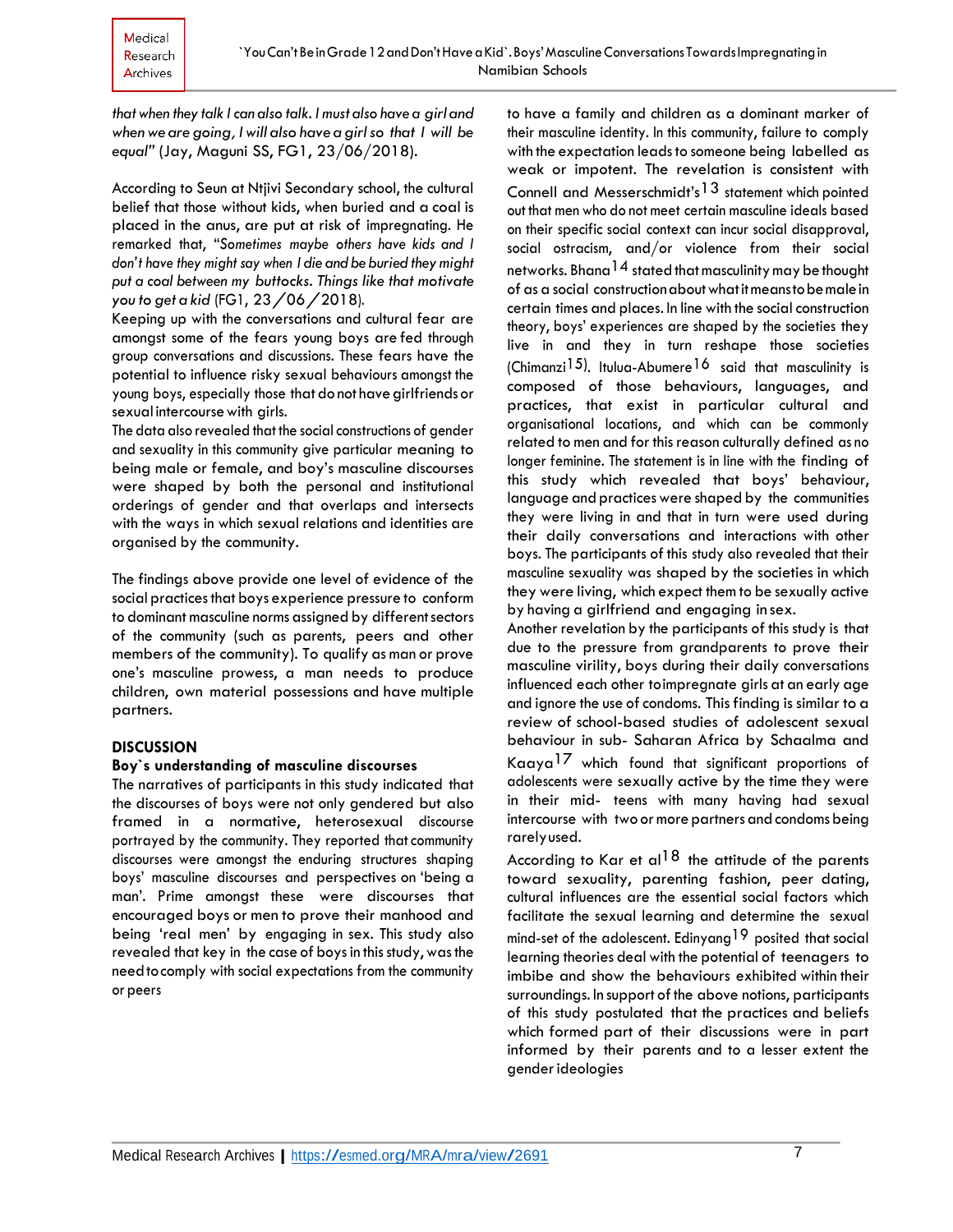observed within their context. They revealed that men in their community talked about the masculine prowess for aman to prove his virility. This, according to the participants of this study, shaped their masculine discourses whenever they met. Bandura's<sup>20</sup> social learning theory confirms the above findings by suggesting that individuals learn to engage in deviant behaviour by observing those around them. Bandura believed that children learn behaviour by watching and then imitating (Murray $\mathsf{^{21}}$ ).

Bandura's theory of social learning, specifically his notion ofobservationallearningandmodelling,goes someway to explain the perspectives and dispositions held by boys in this study. He argued that observational learning enables agents to model the behaviour of people they interact with. Edinyang<sup>19</sup> pointed out that observational learning predisposes members of a particular society to learn certain behaviour when observing others. This theory further posits that social learning theory explains how people learn new behaviours, values, and attitudes. For example, a boy might learn certain attitudes by listening to his peers and observe how those attitudes are put into practice.

Evidence from this study reveals that boys in the communities where the study was conducted imitated other boys who had impregnated girls and had children. This result confirms the social learning theory's notion of imitation, which states that individuals engage in behaviours previously witnessed from others. Congruent with the revelation, Akers and Sellers<sup>22</sup> maintained that people observe characteristics of the models, their behaviour, and the outcome of that behaviour, and then imitate them. Predominantly, according to Akers and Sellers<sup>22</sup> the people with whom one is in immediate proximity will become sources ofimitations.

The narratives of participants in this study revealed that, for the most part, boys in the community discussed their elevation from boyhood to manhood to prove their masculine prowess. They reported that during discussions they encouraged each other to prove that one is no more a boy but a man by engaging in sexual activities or through impregnating a girl. Consistent with these findings, McFadden23 wrote that "heterosexual sex is indispensable in the apprehension of maleness, in the social mobility of the male from boy to man, to father, to head of ménage, to decision-maker, toman".

## *Impact of boys' mASCULIne discOURSes on teenage pregnancy*

Participants of this study in both the focus group and individual (face-to-face) interviews revealed that

boys' masculine discourses had an impact on teenage pregnancy. Boys in this study thus emphasised the role that boys' masculine discourses played in determining teenage pregnancy, stating that during conversations they encouraged each other to prove their sexual virility through impregnating girls. The narratives of participants in this study further revealed that boys wanted to have children to be accepted by the society. The assertion is supported by Fleming et al<sup>24</sup> who affirmed that a man's masculinity depends on both his public behaviours and interactions as well as how his social environment judges them. In support of the statements above, Spiering<sup>25</sup> stated that discourses necessarily convey and reproduce larger power structures and ideology. Spiering<sup>25</sup> further argued that language through discourses always happens with a social context and meaning is made and generated in relation with people.

Chimanzi<sup>15</sup> pointed out that social interactions of any kind are of great interest to social constructionists. The interactions between people in the course of their everyday lives are seen as the practices during which their shared versions of knowledge are constructed (Chimanzi<sup>15</sup>). The statement is in line with the revelationwhich was made by a participant during the individual interviews, stating that many boys are lured into sexual activities for fear of being teased by others. The narratives of the participants in this study were in line with the finding of a study by Mtenga, Shamba, Wamoyi, Kakoko, Haafkens, Mongi, et al26 which was carried out in Tanzania and found that Tanzanian truck drivers engaged in risky sex because of fear that refusing to do so would cause peers to question their masculinity and tease them. The result provides evidence that many boys engage in sexual activities orimpregnate girls due to teasing each other during boys' masculine discourses. There are parallels with the revelation by a participant during the individual interviews who stated that boys' masculine discourses contribute to teenage pregnancy because what boys hear from others often results in them experimenting to see whether they are able to impregnate a girl.

## **Boys' dominant discourses**

The present study revealed that what dominate boys' group discussions during their free time, is girls. Participants further revealed that not only did boys discuss girls, as girls also discussed boys. It was further confirmed through the discussion that boys used the platformto advise each other on relationship issues.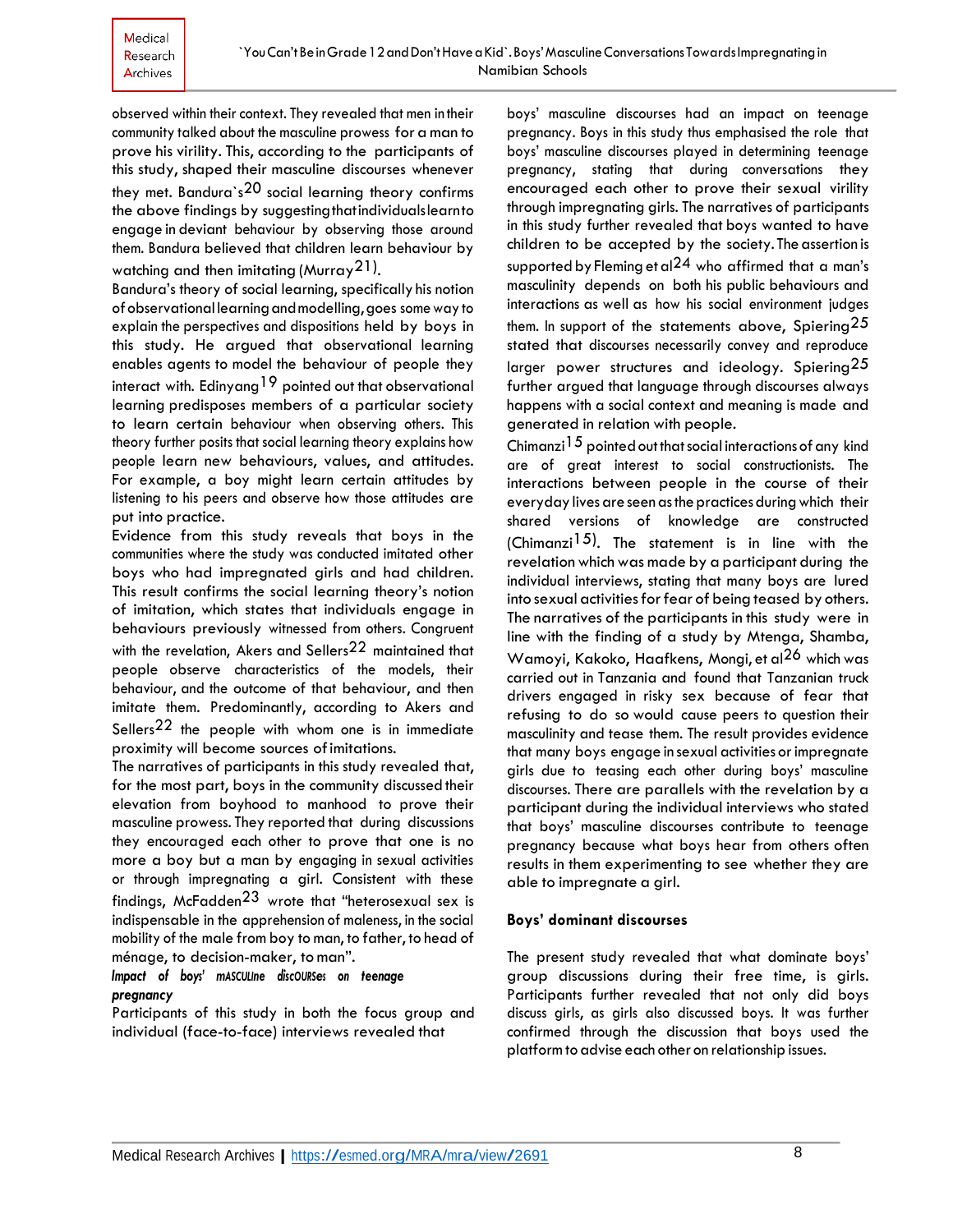Schoolwork or any other topic such as cars enjoyed little attention, as per participants' revelation. Another widely held expectation and supported by the findings of this study is that festivals and special

social gatherings served as venues for boys to discuss girls and engage in sexual activities; either because the usual social controls are absent, or the sexual license has some ritual function. Funerals and tournamentsinvolving large gatherings over several days, and weekly markets, are renowned as opportunities to arrange and have sex

Perhaps one of the fundamental conclusions in the data from this cohort of participants is that being in a sexual relationship was mostly influenced by different discourses emanating from friends, girls, and parents. The participants of this study reported that they mostly discussed having intercourse just to have fun with girls and not necessarily committing to serious or long-term relationships.

Evidence from this study reveals that boys in this community were influenced by the boys' discourses to engage in sexual relationship. During the discussions, boys mostly talked about how they enjoyed spending time with their girlfriend. They also reported that those without girlfriends were teased that they do not know how to propose having sex and that they do not know how it feels to have a girlfriend, which led to their exclusion from the discussions.

## **CONCLUSION**

We argued at the beginning of this article that boy`s masculine discourses as a possible source of teenage pregnancy enjoyed little attention from previous studies which investigated contributing factors to the issue. The finding that we presented suggest that community discourses were amongst the enduring structures shaping boys' masculine discourses and perspectives on 'being aman' which encouraged boys to have children. Prime amongst these were discourses that encouraged boys or mento prove their manhood and being 'real men' by engaging in sex. It would seem therefore, that the masculine discourses of the boys were one shaped by a dominant community discourse. During conversations when boys were together, it seemed that they gravitated their

conversation towards girls. This gravitation seemed like a natural transition, even though they may begin conversations on other matters, the topic about girls continued to pop up. They positioned themselves to fit within the classification of real men by identifying particular dispositions, beliefs, and practices that they reported distinguished them from the ordinary boys 'other'.

We, therefore, recommend that topics about the effect of masculine prowess should be part of traditional meetings in communities to address the negative effects of masculinity. These meetings should include a focus on community engagement focusing on conversations with the community about traditional beliefs about masculinity discourses and about teenage pregnancy, childbearing and childcare and support. Such meetings will assist parents when raising their children and to talk openly about the challenges that they are facing as teenage boys.

Ministry of Health and Social services and policy makers must acknowledge and discourage negative masculine discourses, promoting collaborative interventions to engage communities in order to change cultural norms and modify parents' behaviours related to male sexuality.

Attempts to deal with and understand boys' discussions about masculinity and sexuality must value individual interpretations and the social and cultural environments in which teenage boys are located as these mould adolescent boys' sexual realities and may reinforce risky sexual behaviour.

More debates about boys' masculine discourses in Kavango East region although complex should be encouraged. Lastly, discourses analysed are part of the slightly varying cultures shared within different social groups in the communities and modifying them would almost certainly require a multi-sectoral approach such as a positive masculine beliefs programmes to defeat teenage pregnancy.

**Funding** Carl Schlettwein Foundation in Switzerland who provided the scholarship to cover the expenses during the main study supported this manuscript.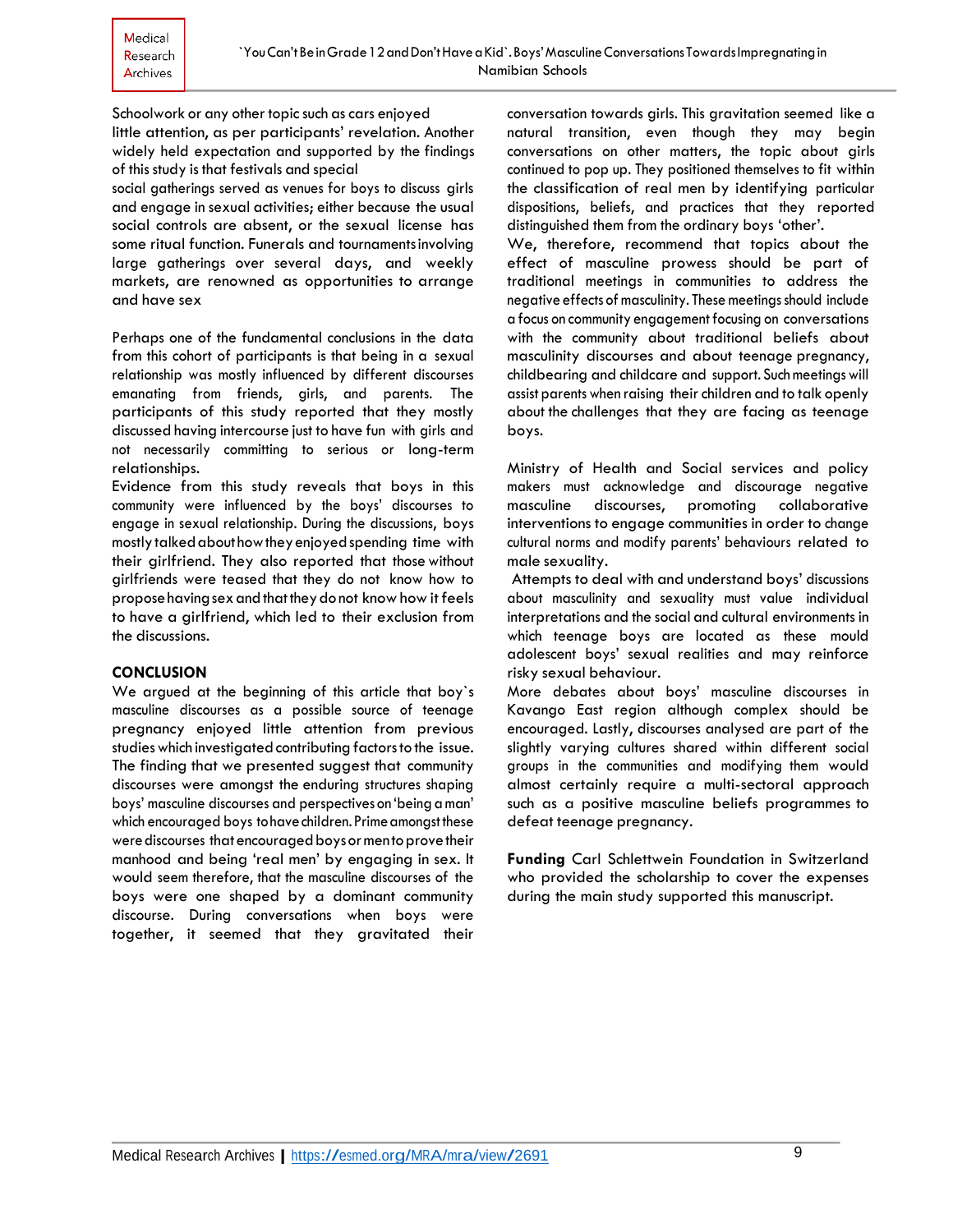## **REFERENCES**

- 1. Odejimi O, Bellingham-Young D. Teenage pregnancy in Africa: Trend and determinants in the 21st century. Journal of Health and Social Care Improvement.2016; 1(1): 12-20.
- 2. Mkwananzi S. The role of family dynamics in teenage pregnancy and childbearing in Sub-Saharan Africa. In Odimegwu, C.O. (ed.) Family demography and post-2015 development agenda in Africa (pp. 355-377). Springer. 2015.
- 3. United Nations Educational, Scientific and Cultural Organization (UNESCO). Early and unintended pregnancy & the education sector: Evidence review and recommendations, unesdoc.unesco.org/images/0025/002515/ 251509E.pdf. Paris: United Nations Educational, Scientific and Cultural Organization. 2017.
- 4. Lillian P, Mumbango T. (2015). Statistical modelling of adolescent pregnancy in Namibia. Journal of Nursing and Care. 2015; 4(262). Retrieved from: doi: 10.4172/2167- 1168.1000262
- 5. Darroch J, Woog V, Bankole, A., Ashford LS. Adding it up: Costs and benefits of meeting the contraceptive needs of adolescents. New York: Guttmacher Institute. 2016.
- 6. United Nations Population Fund (UNFPA). Girlhood, not motherhood: Preventing adolescent pregnancy. New York: UNFPA. 2015.
- 7. Gunawardena N, Fantaye AW, Yaya S. Predictors of pregnancy among young people in sub-Saharan Africa: a systematic review and narrative synthesis. BMJ Global Health.2019; 201, 4.
- 8. Molosiwa S. Moswela B. Girl-pupil dropout in secondary schools in Botswana: Influencing factors, prevalence, and consequences. International Journal of Business and Social Science.2012; 3(7): 265-271.
- 9. Nyakubega P. Factors associated with adolescent pregnancies among secondary school students. A study from Tanga-Tanzania. Dar es Salaam Medical Students' Journal.2010; 16(1): 31- 33.
- 10. Indongo N. Analysis of Factors Influencing Teenage Pregnancy in Namibia. Medical Research Archives, [S.l.].2020; 8 (6).
- 11. Parliamentary Standing Committee on Human Resources and Community. Report on the motion on the high rate of teenage pregnancy in

Namibia. Republic of Namibia: Parliament.2018.

- 12. Cohen L, Manion L, Morrison K. *Research methods in education* (5th ed.). London: Routledge Falmer. 2000.
- 13. Connell RW, Messerschmidt JW. Hegemonic masculinity rethinking the concept. Gender & Society. 2005; 19(6): 829-859.
- 14. BhanaD."I'mthebestinmaths.Boysrule,girls drool." Masculinities, mathematics, and primary schooling. Perspectives in Education. 2005; 15(3): 1-10.
- 15. Chimanzi L. Masculinity construction: Grade 7 boys' relations with girls at a township primary school in Gauteng East. MA dissertation. University of South Africa, South Africa.2016.
- 16. Itulua-Abumere F. Understanding men and masculinity in modern society. Open Journal of Social Science Research. 2013; 1(2): 42-45.
- 17. Schaalma H, Kaaya, SF. Health education and the promotion of reproductive health: Theory and evidence-based development and diffusion of interventions programmes. In promoting adolescent sexual and reproductive health in East and Southern Africa. Sweden: Nordiska Afrikainstitutet. 2008.
- 18. [KarS](https://www.ncbi.nlm.nih.gov/pubmed/?term=Kar%20SK%5BAuthor%5D&cauthor=true&cauthor_uid=26157296)K[,ChoudhuryA](https://www.ncbi.nlm.nih.gov/pubmed/?term=Choudhury%20A%5BAuthor%5D&cauthor=true&cauthor_uid=26157296)[,Singh,A](https://www.ncbi.nlm.nih.gov/pubmed/?term=Singh%20AP%5BAuthor%5D&cauthor=true&cauthor_uid=26157296)P.Understanding normal development of adolescent sexuality: A bumpy ride. Journal of Human Reproductive Sciences.2015; 8(2): 70-74.
- 19. Edinyang SD. The significance of social learning theories in the teaching of social studies education. International Journal of Sociology and Anthropology Research.2016; 2(1): 40-45.
- 20. Bandura A. Social learning theory. Englewood Cliffs, NJ: Prentice Hall;1977.
- 21. Murray MA. An exploration of negative family factors and substance use amongst adolescents: The lasting effects of family substance use, parental criminality, and parental corporal punishment. Master`s thesis. Michigan: Grand Valley State University.2015.
- 22. Akers R.L, Sellers CS. Criminological theories: Introduction, evaluation, and application (4th ed). Los Angeles, CA: Roxbury Publishing; 2004.
- 23. McFadden P. Sex, sexuality, and the problems of AIDS in Africa. In Meena, R. (ed.), Gender in Southern Africa: Conceptual and theoretical issues (pp. 157-195). Harare: Sapes Books.1992.